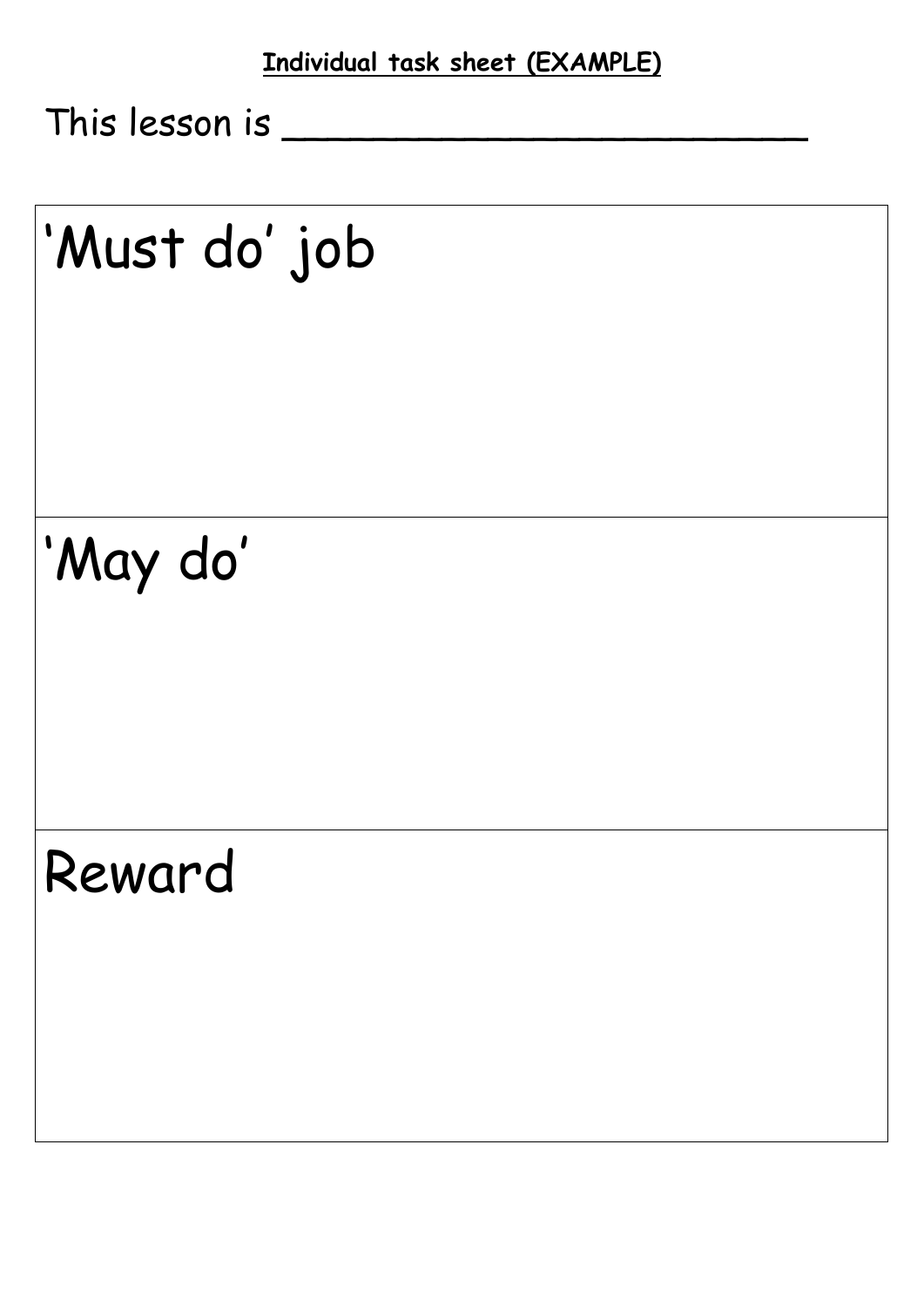#### **Individual task sheet (EXAMPLE)**



\_\_\_\_\_\_\_\_\_\_\_\_\_\_\_\_\_\_\_\_\_\_\_\_\_\_\_\_\_\_\_\_\_\_\_\_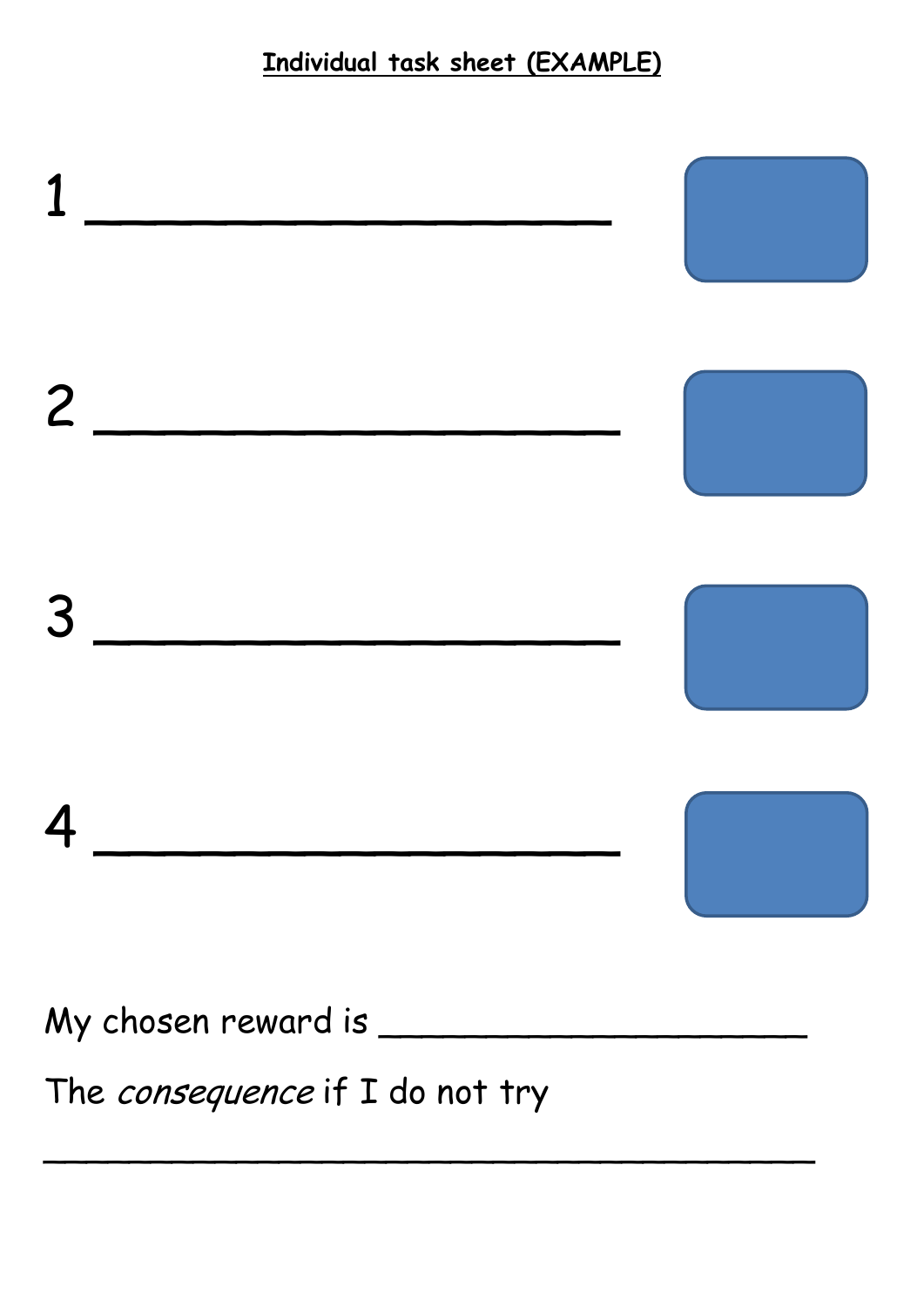**Individual task sheet (EXAMPLE)**

#### My 'must do' job -

First

## Then

### Next

Finally

My chosen reward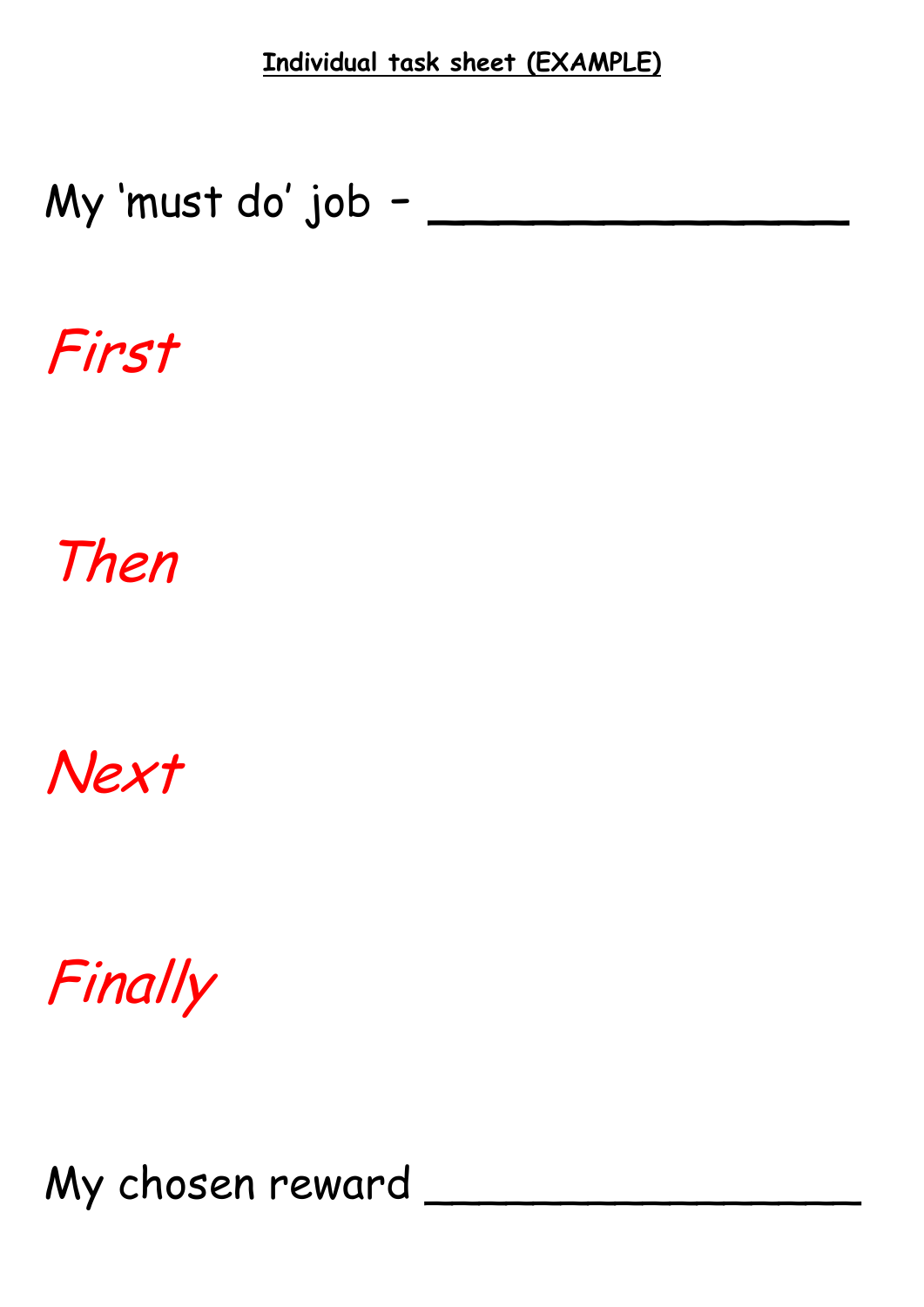**Individual task sheet (EXAMPLE)**

 $\mathcal{L}$  , and the set of the set of the set of the set of the set of the set of the set of the set of the set of

#### My teacher (name) needs me to

#### When I have finished I can –

Set out a possible extension activity/challenge

or

 $\overline{\phantom{a}}$  , and the contract of the contract of the contract of the contract of the contract of the contract of the contract of the contract of the contract of the contract of the contract of the contract of the contrac

 $\overline{\phantom{a}}$ 

#### Then I can \_\_\_\_\_\_\_\_\_\_\_\_\_\_\_\_\_\_\_\_\_

Let the child chose his/her reward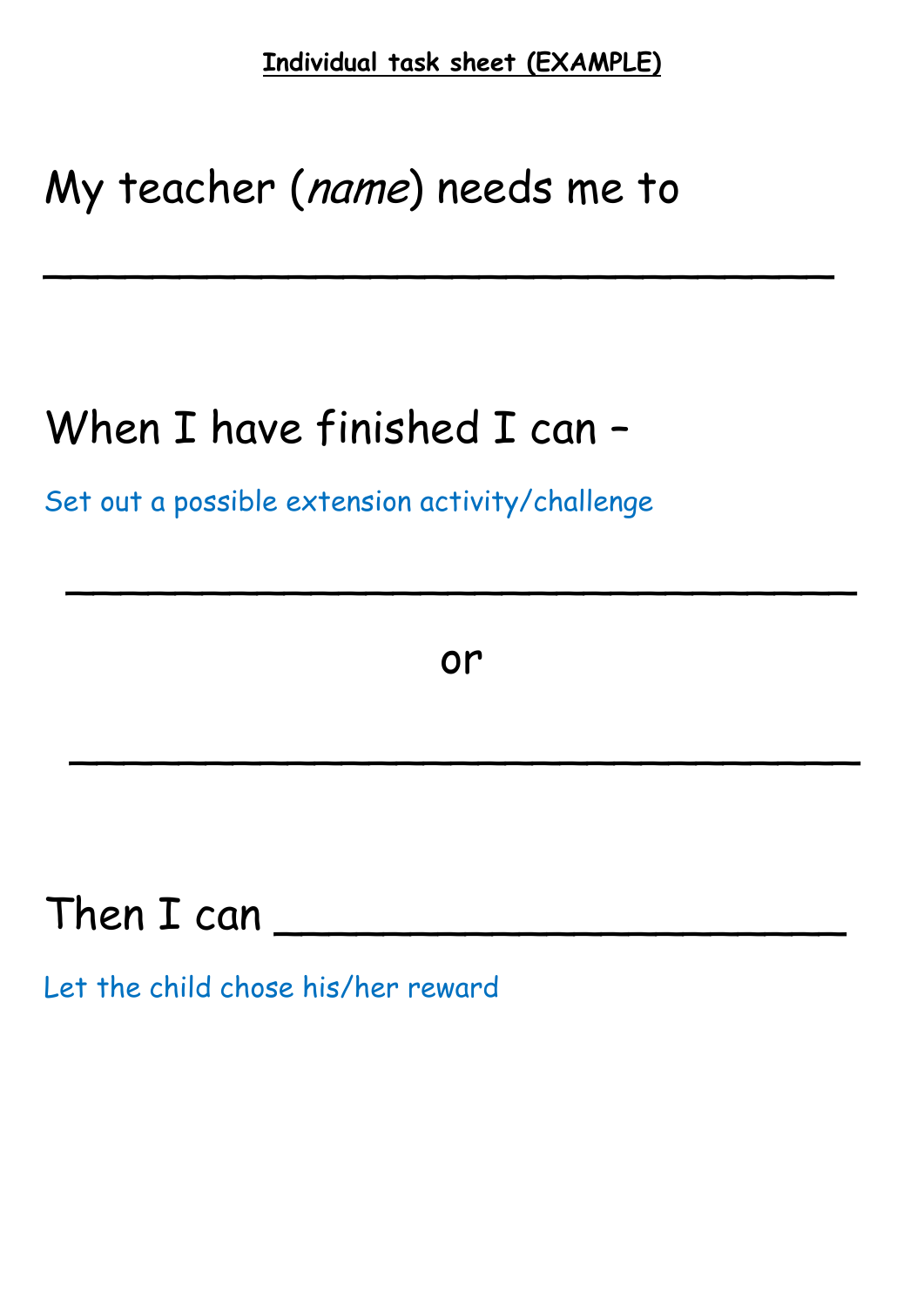| Tick |
|------|
|      |
|      |
|      |
|      |
|      |
|      |
|      |
|      |
|      |